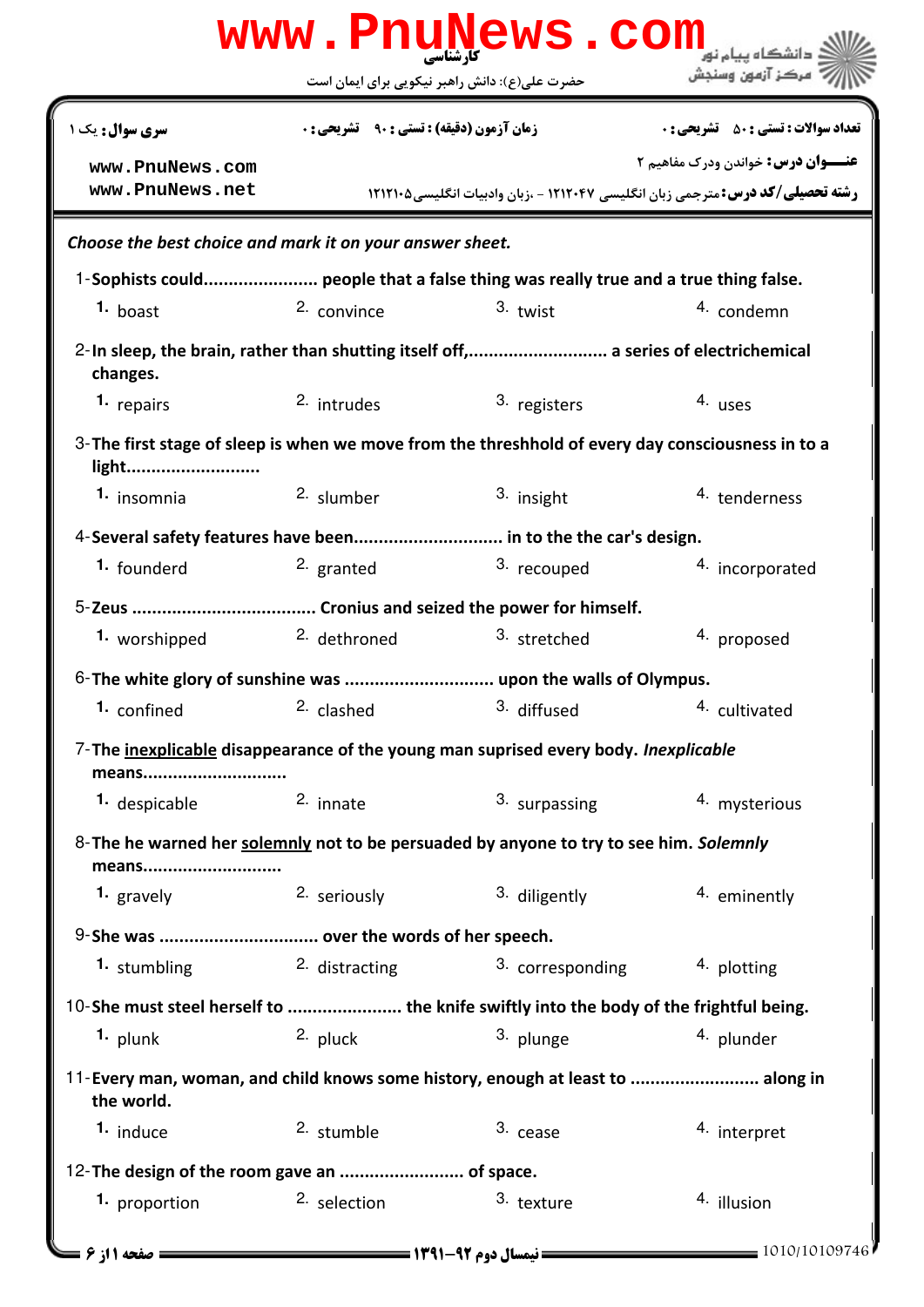|                                                                                                             | حضرت علی(ع): دانش راهبر نیکویی برای ایمان است      | www.PnuNews.com | مركز آزمون وسنجش                                                                                    |
|-------------------------------------------------------------------------------------------------------------|----------------------------------------------------|-----------------|-----------------------------------------------------------------------------------------------------|
| سری سوال: یک ۱                                                                                              | <b>زمان آزمون (دقیقه) : تستی : 90 ٪ تشریحی : 0</b> |                 | <b>تعداد سوالات : تستی : 50 ٪ تشریحی : 0</b>                                                        |
| www.PnuNews.com                                                                                             |                                                    |                 | <b>عنـــوان درس:</b> خواندن ودرک مفاهیم ۲                                                           |
| www.PnuNews.net                                                                                             |                                                    |                 | <b>رشته تحصیلی/کد درس:</b> مترجمی زبان انگلیسی ۱۲۱۲۰۴۷ - ،زبان وادبیات انگلیسی۵۰۲۱۲۱۰               |
| 13-When Epstein finished, the room erupted with  and cheering                                               |                                                    |                 |                                                                                                     |
| 1. gloom                                                                                                    | 2. applause                                        | $3.$ clash      | 4. imposition                                                                                       |
| 14-Meditation is a state of deep rest in which the mind remains awake and                                   |                                                    |                 |                                                                                                     |
| 1. sensitive                                                                                                | 2. messy                                           | 3. heinous      | 4. alert                                                                                            |
| 15-Books can help to reduce some of the fears that commonly  young children.                                |                                                    |                 |                                                                                                     |
| <sup>1.</sup> foster                                                                                        | 2. surpass                                         | 3. afflict      | 4. prompt                                                                                           |
| 16-It is certain, in many cases, that ignorance, allied with power, is the most  enemy<br>justice can have. |                                                    |                 |                                                                                                     |
| 1. seamless                                                                                                 | 2. splendid                                        | 3. impressive   | 4. ferocious                                                                                        |
| being.                                                                                                      |                                                    |                 | 17-Unfortunately,  and copyright laws are giving people the right to be a greedy human              |
| 1. patent                                                                                                   | 2. donation                                        | 3. procedure    | 4. scheme                                                                                           |
| 18-Thoes who carried loads on their heads used a pad or ring to  and steady the<br>load.                    |                                                    |                 |                                                                                                     |
| 1. dangle                                                                                                   | 2. yoke                                            | 3. cushion      | 4. crook                                                                                            |
| 19-Shoulder yokes laid across both shoulders and the burden from each end.                                  |                                                    |                 |                                                                                                     |
| 1. tackled                                                                                                  | 2. suspended                                       | 3. culminated   | 4. vibrated                                                                                         |
| to their fate.                                                                                              |                                                    |                 | 20-One can readily understand why the feeble aged or thoes seriously ill or wounded were frequently |
| 1. survived                                                                                                 | 2. deprived                                        | 3. abandoned    | 4. retained                                                                                         |
| 21-Unfortunately, the theory was not in with the reality.                                                   |                                                    |                 |                                                                                                     |
| 1. adjunct                                                                                                  | 2. blend                                           | 3. creed        | 4. accord                                                                                           |
| 22-Muscles and joints stiffen and  when they are not used regularly.                                        |                                                    |                 |                                                                                                     |
| 1. begrudge                                                                                                 | 2. atrophy                                         | 3. cauterize    | 4. antidote                                                                                         |
| 23-Though osteoporosis is best battled when you are young, it can be in later life<br>too.                  |                                                    |                 |                                                                                                     |
| <sup>1.</sup> alleviated                                                                                    | 2. pinpointed                                      | 3. demanded     | 4. prevailed                                                                                        |
| decades.                                                                                                    |                                                    |                 |                                                                                                     |
| 1. violated                                                                                                 | <sup>2.</sup> descended                            | 3. reigned      | <sup>4.</sup> designed                                                                              |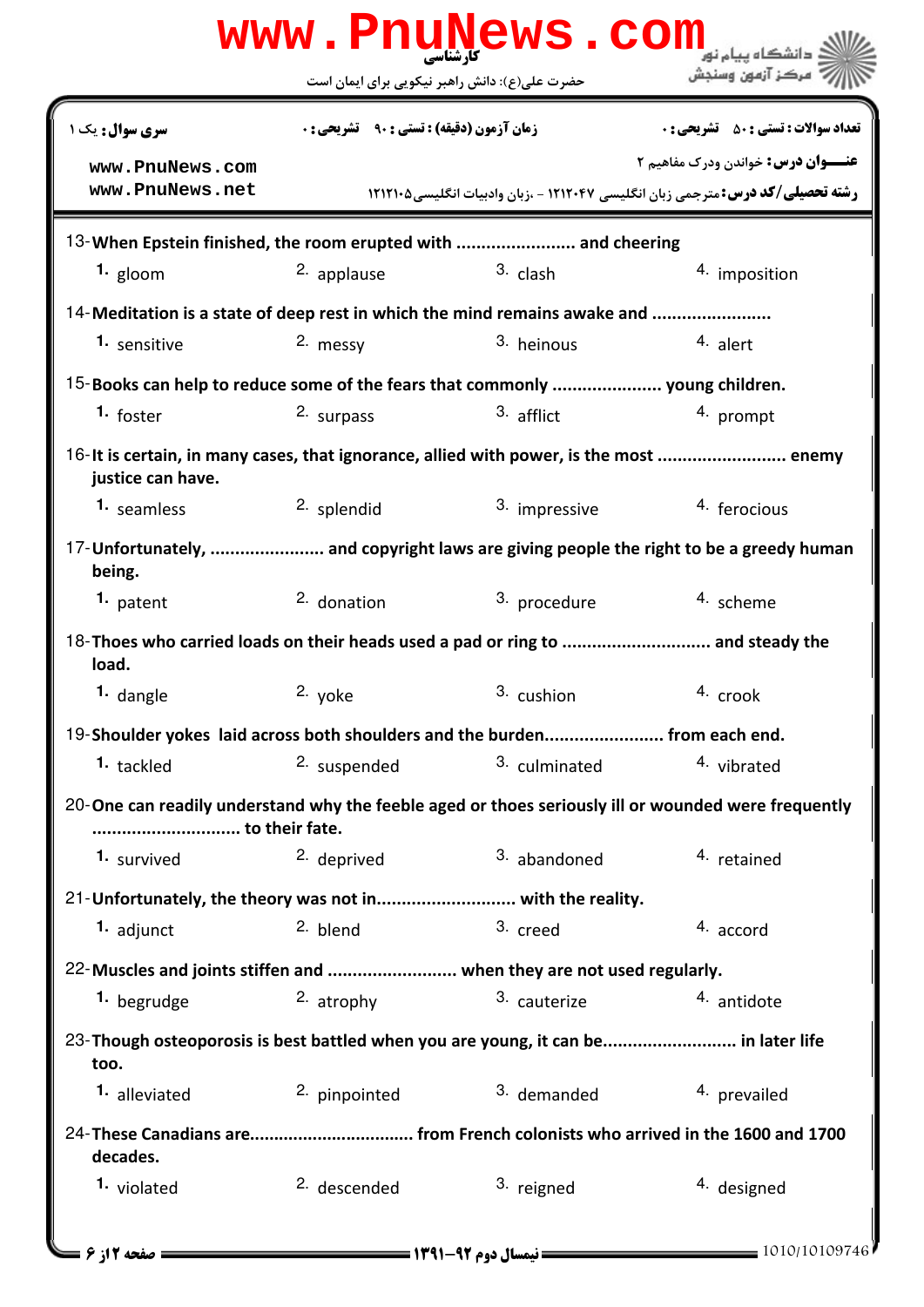|                                                                                                                                                  | www.PnuNews.com                                    |                                            |                                                                                      |
|--------------------------------------------------------------------------------------------------------------------------------------------------|----------------------------------------------------|--------------------------------------------|--------------------------------------------------------------------------------------|
|                                                                                                                                                  | حضرت علی(ع): دانش راهبر نیکویی برای ایمان است      |                                            | مركز آزمون وسنجش                                                                     |
| سری سوال: یک ۱                                                                                                                                   | <b>زمان آزمون (دقیقه) : تستی : 90 ٪ تشریحی : 0</b> |                                            | <b>تعداد سوالات : تستی : 50 ٪ تشریحی : 0</b>                                         |
| www.PnuNews.com                                                                                                                                  |                                                    |                                            | <b>عنـــوان درس:</b> خواندن ودرک مفاهیم ۲                                            |
| www.PnuNews.net                                                                                                                                  |                                                    |                                            | <b>رشته تحصیلی/کد درس:</b> مترجمی زبان انگلیسی ۱۲۱۲۰۴۷ - ،زبان وادبیات انگلیسی۲۱۲۱۰۵ |
| 25-In 1980 about half of the French speaking population of Quebec voted in favor of seeking<br>sovereignty for their province. Sovereignty means |                                                    |                                            |                                                                                      |
| 1. integration                                                                                                                                   | <sup>2.</sup> assimilation                         | 3. cohesion                                | 4. independance                                                                      |
| 26-The computer teaching machine lacks the of a flesh-and-blood teacher.                                                                         |                                                    |                                            |                                                                                      |
| 1. discrepancy                                                                                                                                   | <sup>2</sup> fragmentary <sup>3</sup> flexibility  |                                            | 4. complexity                                                                        |
| 27-Being a rational actor doesn't  irrational desires.                                                                                           |                                                    |                                            |                                                                                      |
| 1. involve                                                                                                                                       | 2. preclude                                        | 3. instigate                               | 4. modify                                                                            |
| acheive his full potential.                                                                                                                      |                                                    |                                            | 28-The typical management approach to man as a worker actually  man's efforts to     |
| 1. challenges                                                                                                                                    | 2. fulfills                                        | 3. blocks                                  | 4. pursues                                                                           |
| 29-The hours are long, much of the work is numbingly routine, so staff is high.                                                                  |                                                    |                                            |                                                                                      |
| 1. corporation                                                                                                                                   | <sup>2.</sup> puntuality                           |                                            | $3.$ potentiality $4.$ turn over                                                     |
| 30-Indeed, incest and treachery seem to have run in the family. Treachery means                                                                  |                                                    |                                            |                                                                                      |
| 1. wantonness                                                                                                                                    | 2. ruthlessness                                    | 3. depravity                               | 4. disloyalty                                                                        |
| 31-The city's streets and squares were  with temples, religious statuary, and family<br>shrines.                                                 |                                                    |                                            |                                                                                      |
| 1. gutted                                                                                                                                        | <sup>2.</sup> glutted                              | <sup>3.</sup> glazed                       | 4. gazed                                                                             |
| 32-Your children need to know they can talk to you without any                                                                                   |                                                    |                                            |                                                                                      |
| 1. classification                                                                                                                                |                                                    | 2. presentation $\frac{3}{2}$ repercussion | 4. solution                                                                          |
| 33-When the worker fails to respond to the prevailing system of money, he is<br>called irrational and unmotivated.                               |                                                    |                                            |                                                                                      |
| 1. volition                                                                                                                                      | 2. motivation                                      | 3. division                                | 4. dissipation                                                                       |
| 34-Currently scientists are able to human brain activity in several ways.                                                                        |                                                    |                                            |                                                                                      |
| 1. spur                                                                                                                                          | 2. levitate                                        | 3. disregard                               | 4. probe                                                                             |
| 35-In order to understand how this technique works, it is important to the basics of<br>the human body.                                          |                                                    |                                            |                                                                                      |
| $1.$ pluck                                                                                                                                       | $2.$ stand up                                      | 3. grasp                                   | 4. comprise                                                                          |
| 36-Even if statements seem to be made in employees need to understand that<br>such jokes are not appropriate.                                    |                                                    |                                            |                                                                                      |
| 1. maze                                                                                                                                          | $2.$ jest                                          | 3. ruffle                                  | 4. sludge                                                                            |
| <b>= صفحه 13 ز 6 =</b>                                                                                                                           |                                                    |                                            | 1010/10109746                                                                        |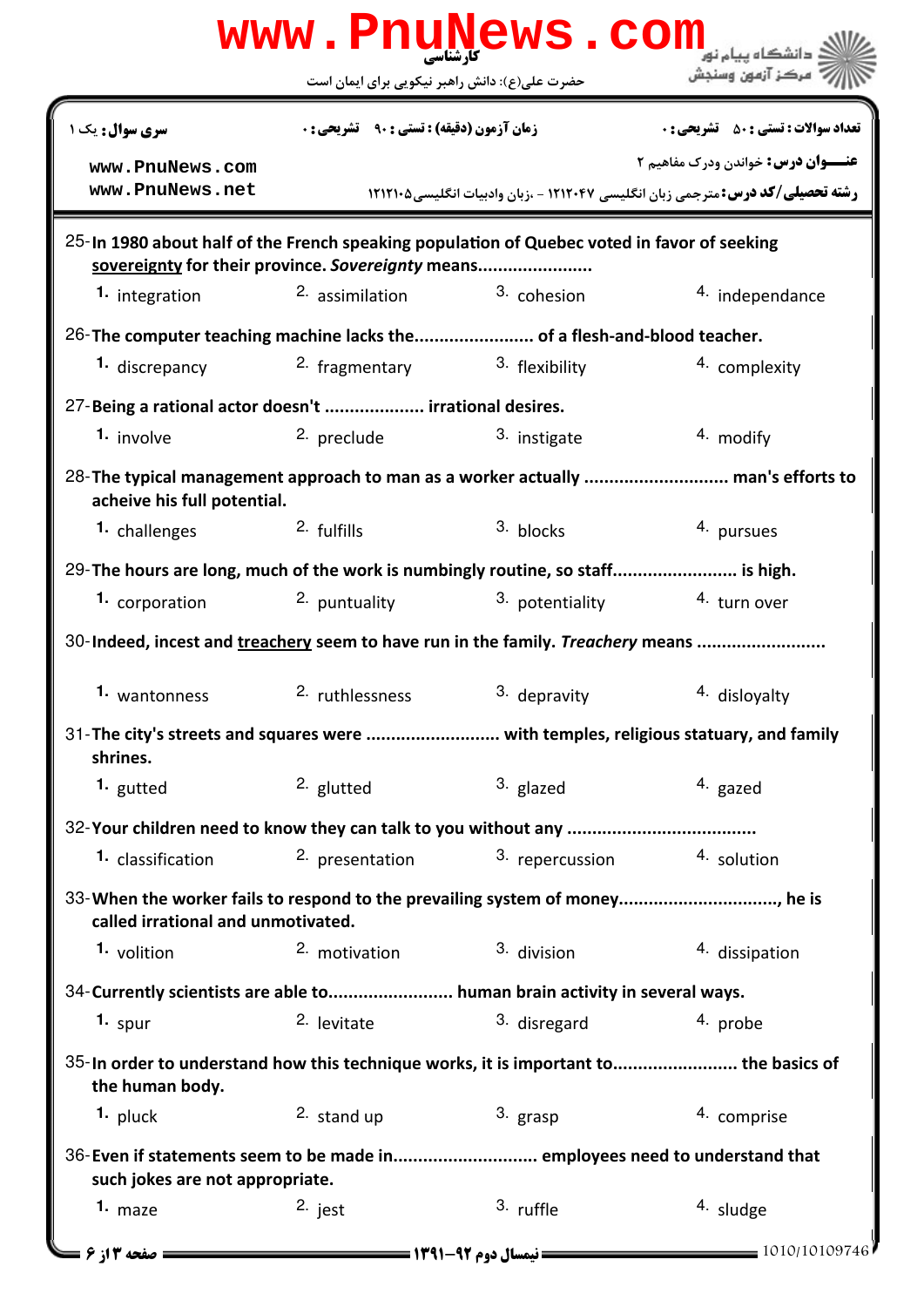|                                                                                                                                                      |                                                          | www.PnuNews.com              |                                                                                                                                                                                                                                                                                                                    |  |
|------------------------------------------------------------------------------------------------------------------------------------------------------|----------------------------------------------------------|------------------------------|--------------------------------------------------------------------------------------------------------------------------------------------------------------------------------------------------------------------------------------------------------------------------------------------------------------------|--|
|                                                                                                                                                      | حضرت علی(ع): دانش راهبر نیکویی برای ایمان است            |                              | مركز آزمون وسنجش                                                                                                                                                                                                                                                                                                   |  |
| سری سوال: یک ۱                                                                                                                                       | <b>زمان آزمون (دقیقه) : تستی : 90 ٪ تشریحی : 0</b>       |                              | <b>تعداد سوالات : تستي : 50 ٪ تشريحي : 0</b>                                                                                                                                                                                                                                                                       |  |
| www.PnuNews.com                                                                                                                                      |                                                          |                              | <b>عنـــوان درس:</b> خواندن ودرک مفاهیم ۲                                                                                                                                                                                                                                                                          |  |
| www.PnuNews.net                                                                                                                                      |                                                          |                              | <b>رشته تحصیلی/کد درس:</b> مترجمی زبان انگلیسی ۱۲۱۲۰۴۷ - ،زبان وادبیات انگلیسی۲۱۲۱۰۵                                                                                                                                                                                                                               |  |
| 37-Then they  injury and are able to escape in an ambulance.                                                                                         |                                                          |                              |                                                                                                                                                                                                                                                                                                                    |  |
| $1.$ shun                                                                                                                                            | 2. vanish                                                | 3. accuse                    | 4. feign                                                                                                                                                                                                                                                                                                           |  |
| 38-Even if he does not betray his criminal friends, we may respect him grudgingly. Grudgingly<br>means                                               |                                                          |                              |                                                                                                                                                                                                                                                                                                                    |  |
| 1. generously                                                                                                                                        | 2. unwillingly                                           | 3. distinctively             | 4. feebly                                                                                                                                                                                                                                                                                                          |  |
| 39-It is only recently that slavery has been                                                                                                         |                                                          |                              |                                                                                                                                                                                                                                                                                                                    |  |
| 1. adhered                                                                                                                                           | 2. coversed                                              | 3. abolished                 | 4. neglected                                                                                                                                                                                                                                                                                                       |  |
| Passage one: Read the follwing passage and mark the correct choices.                                                                                 |                                                          |                              |                                                                                                                                                                                                                                                                                                                    |  |
| is smaller, and its process less time-consuming, than the conventional one. Morover, it can be<br>operated continuously and requires no maintenance. |                                                          |                              | gravity to do most of the work on particles in the water, but the SPT unit makes unprecedented use<br>of what is known as the air-bubble floatation technique. A diffusing mechanism introduces bubbles<br>in to the water. As they rise, they collect oil and sludge, bringing it to the surface. The new machine |  |
|                                                                                                                                                      | 1. water must not collect on board ships                 |                              |                                                                                                                                                                                                                                                                                                                    |  |
|                                                                                                                                                      | <sup>2.</sup> sludge is added to water before it is used |                              |                                                                                                                                                                                                                                                                                                                    |  |
|                                                                                                                                                      | 3. sea water must be purified before it is used          |                              |                                                                                                                                                                                                                                                                                                                    |  |
| 4. bilge water is healthier than a purified water                                                                                                    |                                                          |                              |                                                                                                                                                                                                                                                                                                                    |  |
|                                                                                                                                                      |                                                          |                              |                                                                                                                                                                                                                                                                                                                    |  |
| 1. SPT is better that conventional water treatment machines                                                                                          |                                                          |                              |                                                                                                                                                                                                                                                                                                                    |  |
| 2. air-bubble floatation technique is not modern                                                                                                     |                                                          |                              |                                                                                                                                                                                                                                                                                                                    |  |
|                                                                                                                                                      | 3. oil and sludge are necessary for board-ship water     |                              |                                                                                                                                                                                                                                                                                                                    |  |
|                                                                                                                                                      | 4. SPT is not as fast as other water treatment machines  |                              |                                                                                                                                                                                                                                                                                                                    |  |
| 42-The word introduce in the first line should mean                                                                                                  |                                                          |                              |                                                                                                                                                                                                                                                                                                                    |  |
| 1. bring something in to use for the first time                                                                                                      |                                                          |                              | 2. make somebody known to someone else                                                                                                                                                                                                                                                                             |  |
| 3. make something clear                                                                                                                              |                                                          | 4. give details of something |                                                                                                                                                                                                                                                                                                                    |  |
|                                                                                                                                                      |                                                          |                              |                                                                                                                                                                                                                                                                                                                    |  |
|                                                                                                                                                      |                                                          |                              |                                                                                                                                                                                                                                                                                                                    |  |
| <b>صفحه ۱۴ ز ۶</b> =                                                                                                                                 |                                                          |                              | = 1010/10109746                                                                                                                                                                                                                                                                                                    |  |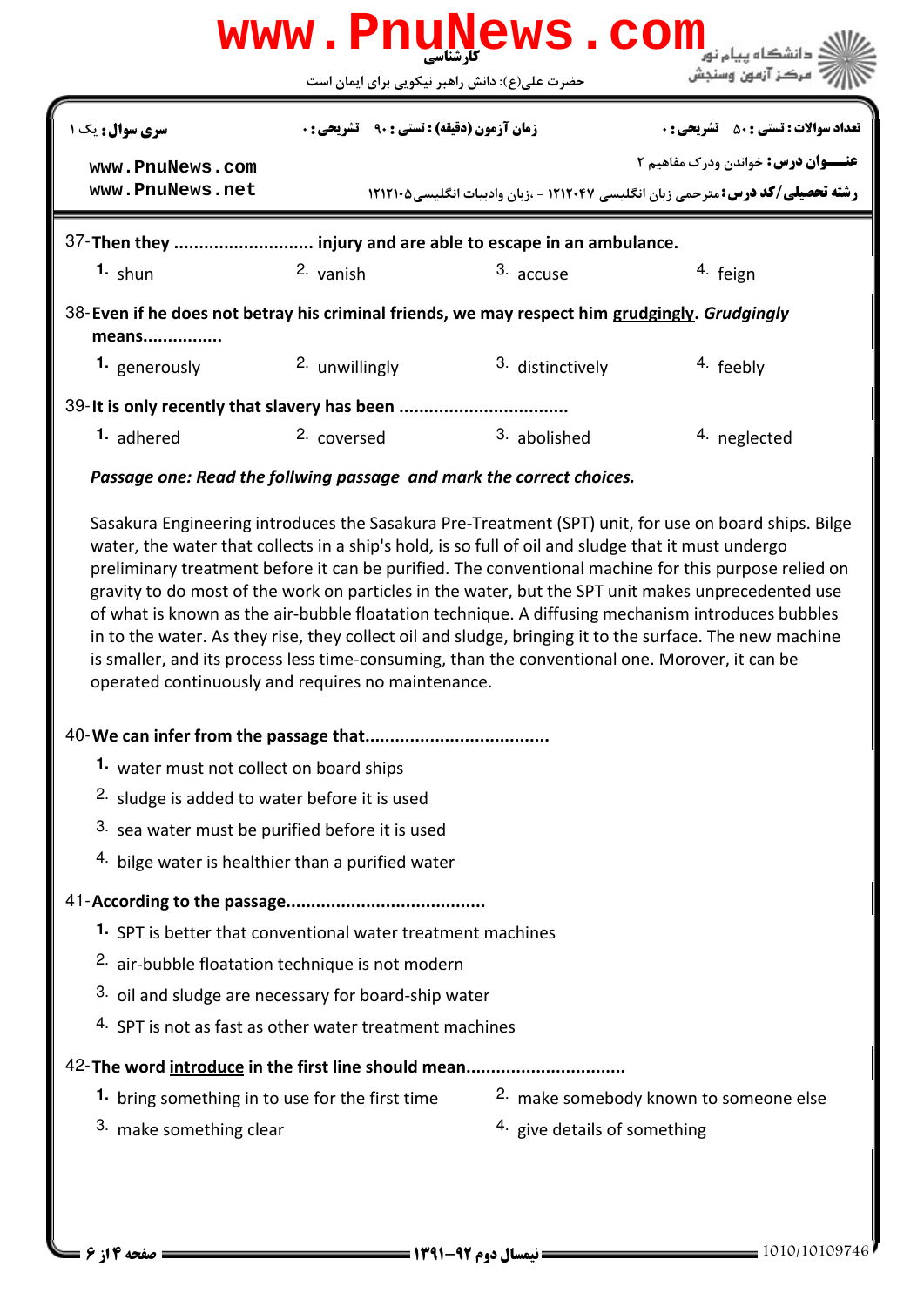

حضرت علي(ع): دانش راهبر نيكويي براي ايمان است

نعداد سوالات : تستي : ۵۰ ٪ تشريحي : . زمان آزمون (دقيقه) : تستي : ۹۰ ٪ تشريحي : . سري سوال : يک 1

**[www.PnuNews.com](http://pnunews.com) [www.PnuNews.net](http://www.PnuNews.net)** **عنـــوان درس:** خواندن ودرک مفاهیم ۲

**رشته تحصیلی/کد درس: م**ترجمی زبان انگلیسی ۱۲۱۲۰۴۷ - ،زبان وادبیات انگلیسی۵۰۱۲۱۲۱

43-The word maintenance at the end of the passage should mean...............................

**1.** money paid as salary

- 2. keeping something in good condition
- $3.$  costs and expenses of a machine  $4.$  power and energy

## Passage two: Read the following passage and mark the correct choices .

 " I have no pockets," says Maharishi Mahesh Yogi, founder of the huge, world wide organization that teaches Transcedental Meditation: " I deal in wisdom, not in money." He is a tiny man, with a scraggly beard, long messy hair, and a voice played at 78 rpm. " Every one's best friend," he is a vegetarian, takes no drugs, is celibate.

 Because he is a monk, he feels he is " not expected" to think of his past. But he has one. Born the son of an Indian forest ranger, he graduated in 1942 at the age 24 from Allahabad University, but instead of pursuing a career in his major (physics), he became a disciple of religious leader Swami Brahmananda Sarawati (Guru Dev) and was with the guru until he died about 13 years later. The Maharishi was left, according to legend , with the job of developing a form of meditation for the common person. The result which he announced after two years of seclusion in the Himalayas, was Transcedental Meditation ( or T.M). The Maharishi first taught T.M. in India, then brought it to the west, where there were " people who are in the habit of accepting things quickly" and where he soon hooked in to the western technology and the mass media.

 In 1963 the Maharishi's book The Science of Being and Art of Living was published. since then a large number of T.M. books have appeared. Among thoes recommende by the Maharishi is The T.M. Book: How to Enjoy the Rest of Your Life (1975) by Denise Denniston and Peter Mcwilliams.

 His adherents have included Stevie Wonder, Peggy Lee, the Beach Boys, and Joe Namath. Between 1961 and 1972, more than 100,000 people became meditators. By 1975 the organization had branches in89 countries, with nearly 400 centres in the U.S.

## 44-According to the passage, Maharishi Mahesh Yogi......................

- **1.** was an extremely poor person
- 2. did not feel any need for money
- <sup>3.</sup> kept his wisdom in his pockets  $\frac{4}{1}$  was a little crazy person

## The Maharishi.................................... 45-

- 1. had received formal education before becoming a monk
- <sup>2.</sup> received his formal education after he became a monk
- $3.$  received his education through religious connections
- 4. lost all his wordly knowledge when he became a monk

## 46-Transcedental Meditation was.........................

- **1.** an invention of western education **1.** 2. taught by maharishi
	-
- <sup>3.</sup> the source of maharishi's income  $10^{4}$  an invention of the Hmalayas
	-